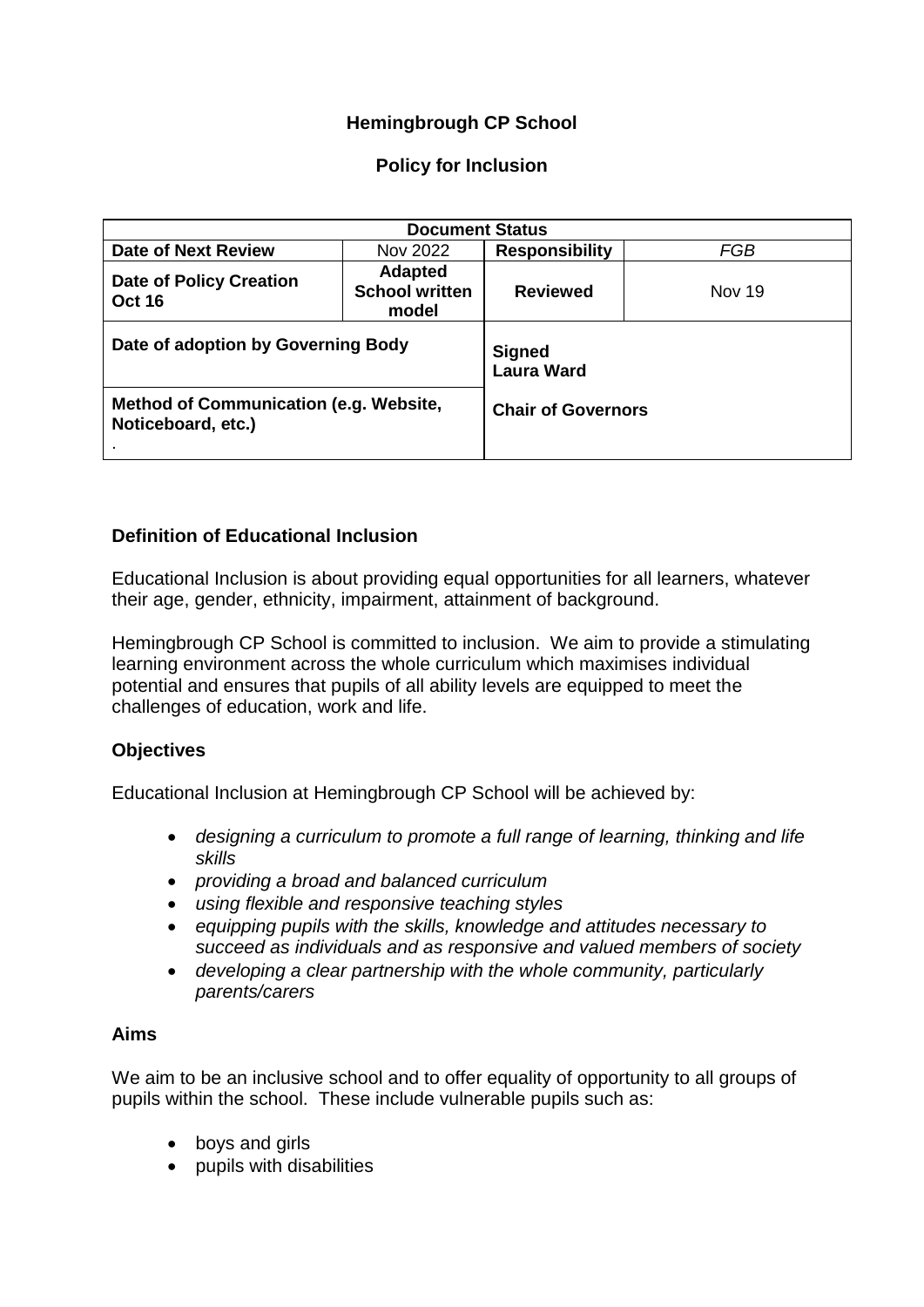- pupils with Special Educational Needs and Disabilities.
- pupils from different ethnic groups
- pupils for whom English is an additional language
- pupils from different faiths
- pupils with emotional, behavioural or social needs
- disaffected pupils
- pupils who are Looked After Children or have been adopted from care
- pupils who are gifted and talented
- pupils who are from a travelling background

We aim to provide a differentiated curriculum which meets the needs of all pupils, individuals and groups by:

- *setting suitable learning challenges*
- *responding to pupils' diverse learning needs*
- *overcoming potential barriers to learning and assessment*
- *deploying all available support effectively*
- *involving Teaching Assistants in planning and delivering the curriculum*
- *working in partnership with parents/carers*
- *seeking and deploying support from external agencies as appropriate*

We aim to provide a happy, healthy and safe school by:

- *recognising, reflecting and celebrating the skills, talents, contributions and diversity of all our pupils*
- *providing high quality pastoral care, support and guidance*
- *safeguarding the health, safety and welfare of pupils*
- *listening and responding to the concerns of children and parents*
- *taking care to balance the needs of all members of the school community*

We secure inclusive education for our pupils by monitoring and evaluating through the following mechanisms:

- *seeking pupils' views through Circle Time, self-review and sharing of targets*
- *Head Teacher and Senior Management Team monitoring the quality of education,ensuring that differentiation is undertaken throughout the school in order to ensure that pupils' different learning styles and learning needs are taken into account*
- *analysis of data, focusing on the progress made by identified groups of pupils*
- *whole-school review procedures*
- *progress report to Governors through the Head Teacher's Report to the Governors*

## **Links to External Agencies**

The School will make use of teachers and facilities from outside the school, including various support services: